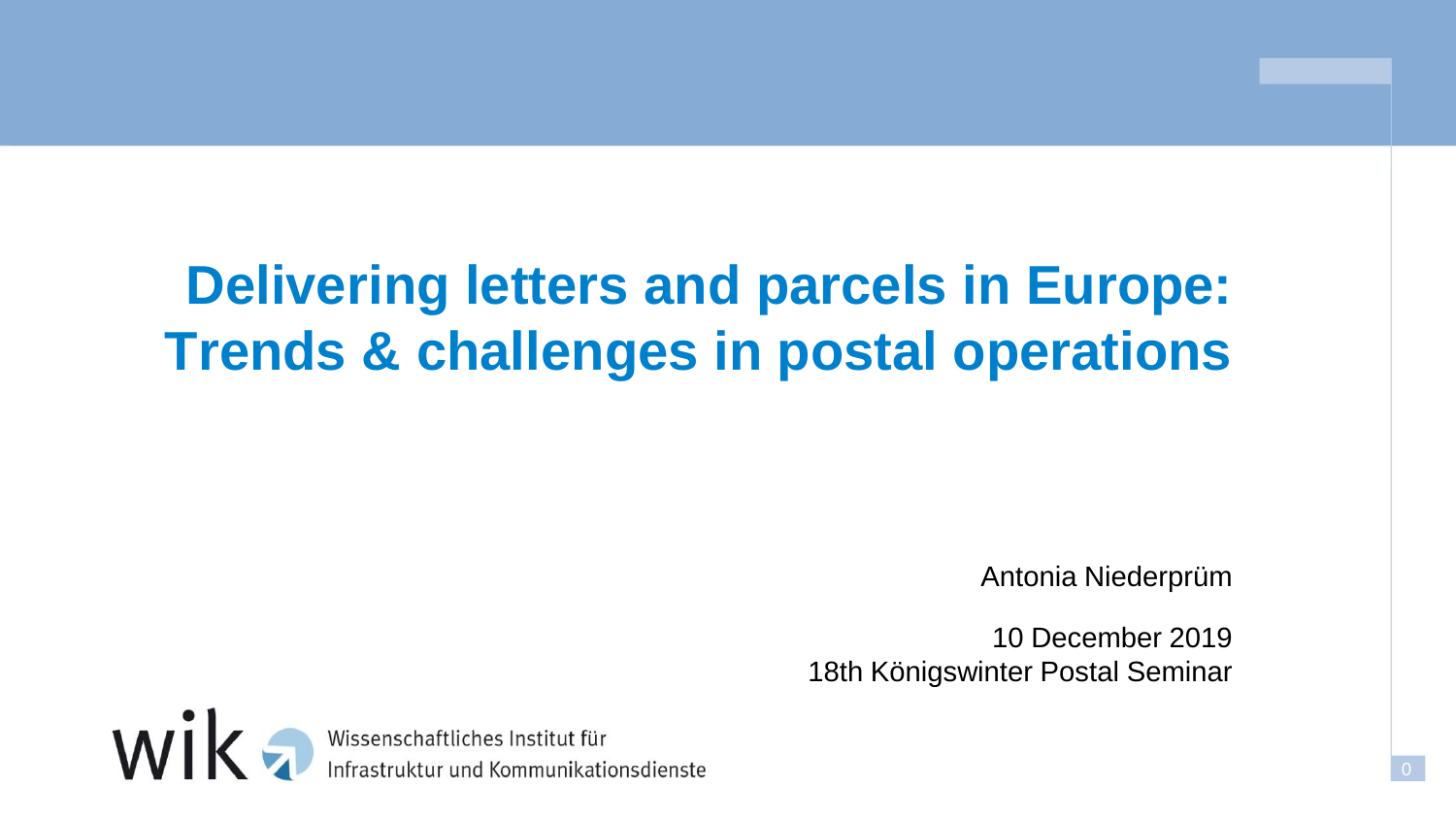### **Developments in postal operations before the e-commerce boom**



- Emphasis on cost savings / improvements in productivity and efficiency
	- **Consolidation of letter volume in sorting centres and maximise automation**
	- Sequence sorting of letters by machine
	- Optimize delivery organisation to reduce the number of postmen in the last mile
- Parcel business much smaller than letter business at many postal operators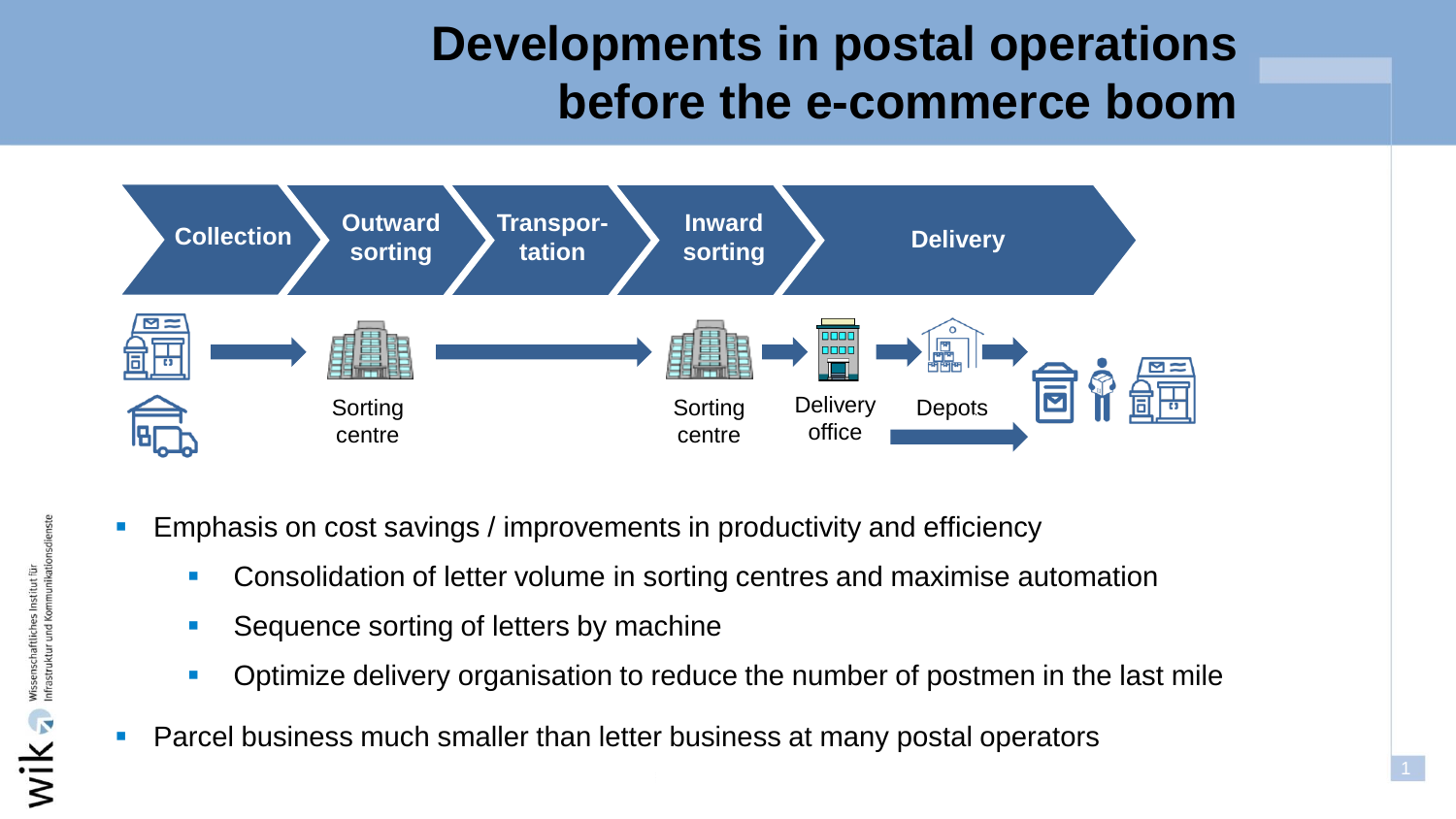### **B2C e-commerce transforms postal operations**



 $\triangleright$  Postal operators are slowly transforming from postal companies with parcel delivery to parcel companies with letter delivery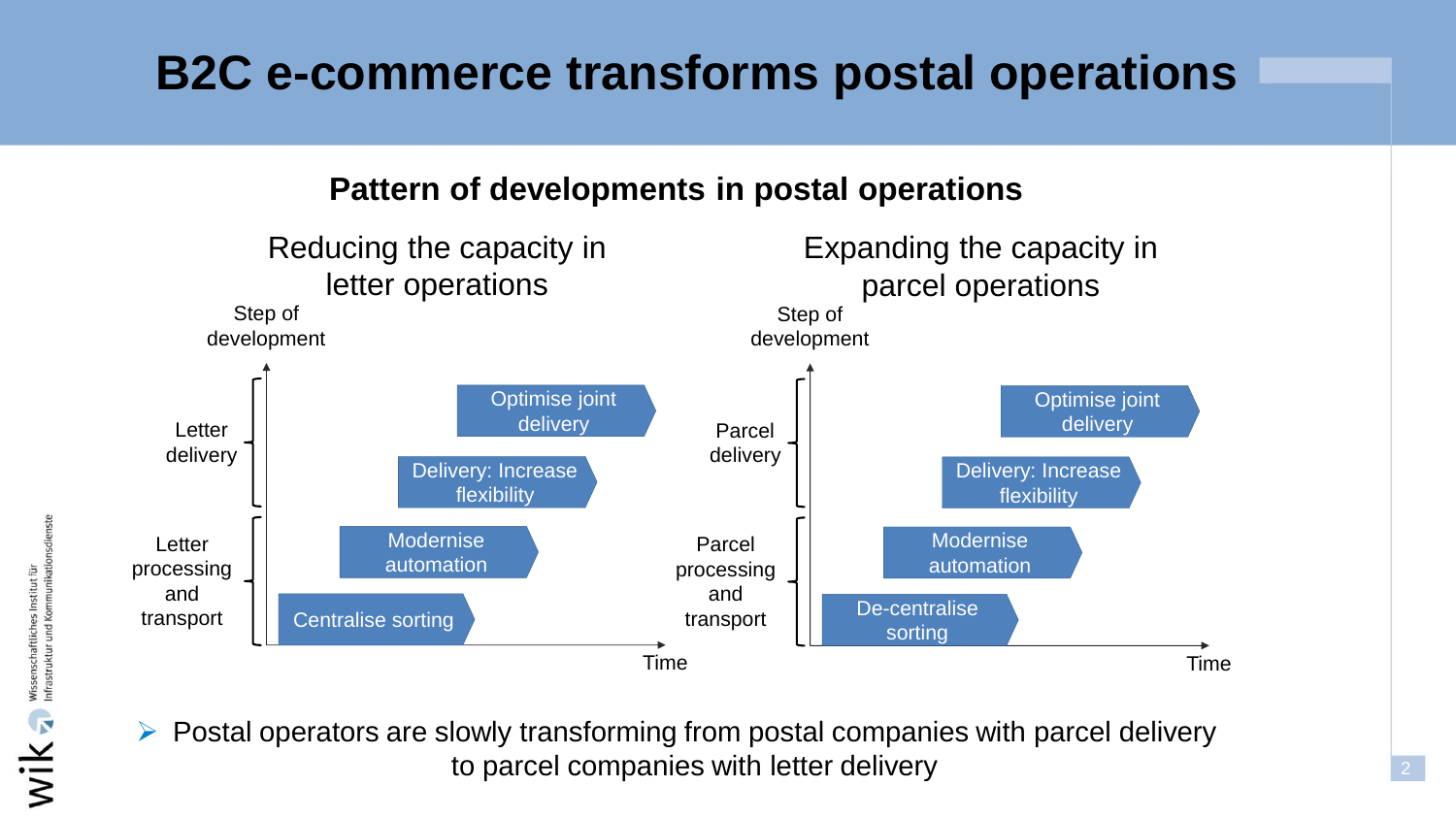# **Sorting facilities**

### **Reducing capacity in letter operations**

- **Fewer letter sorting centres due to** 
	- **Less letter post volume**
	- **Declining share of priority letters delivered the** next working day
	- Reduced footprint of (modern) sorting machines
- **Fewer delivery offices** 
	- **Indoor and outdoor delivery activities are separated** and assigned to different employees
	- **Delivery depots as starting point for postmen**
	- **Sequence sorting by machines is centralised in letter** sorting centres

#### **Expanding capacity in parcel operations**

- More parcel sorting centres and further expansion planned
- Trend to combined sorting centres & delivery offices for parcels and to more direct transports
	- To accelerate delivery (D+1 as standard)
	- To more flexibly increase sorting capacities

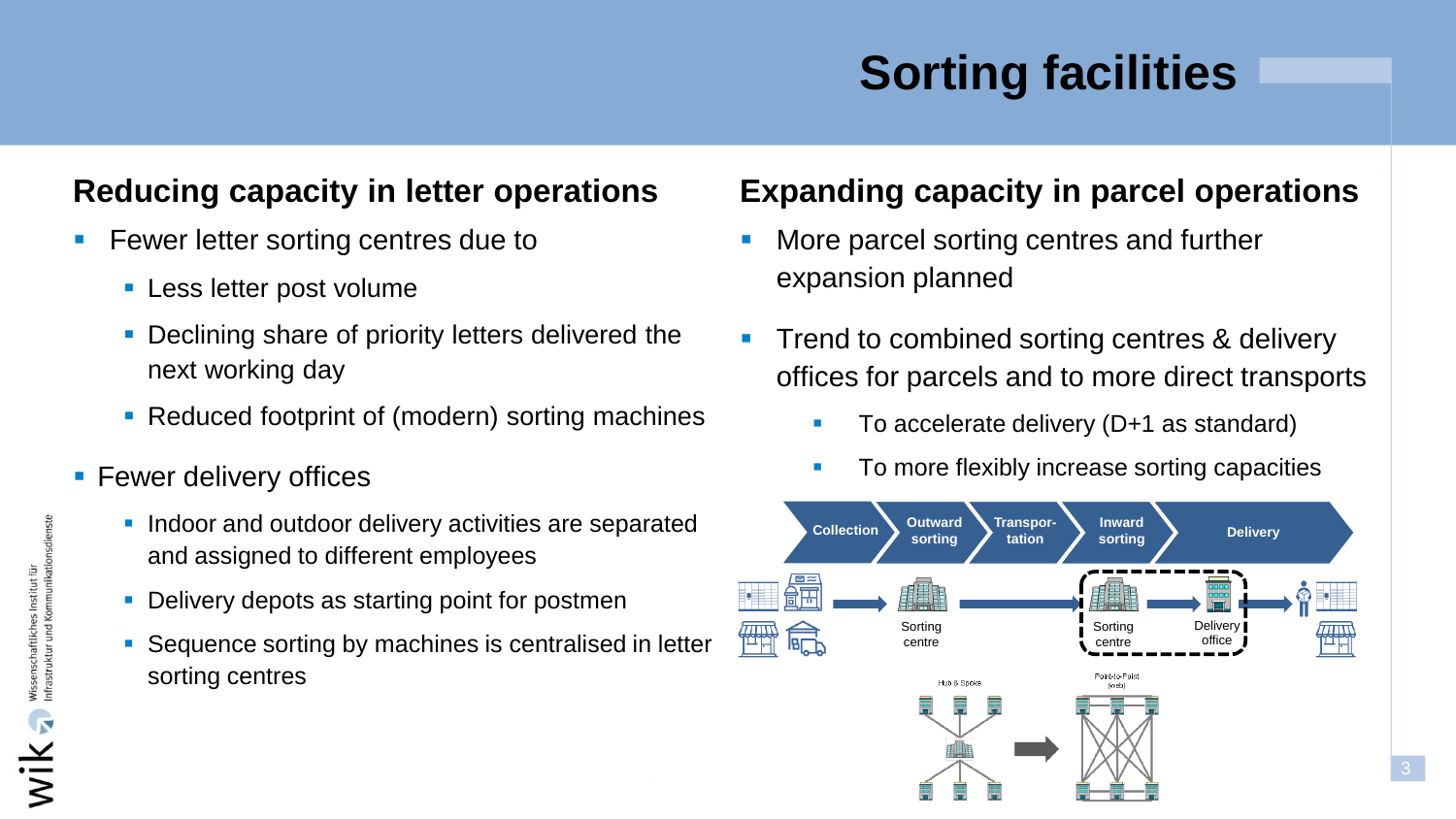## **Modernise automation**

### **Reducing capacity in letter operations**

- New investments in letter sorting technology despite volume decline
- Improve efficiency in letter sorting and sorting depth (to walk sequence)
- More mixed letter sorters at smaller operators
- Improved sorting depth for small & large letters

 Small packets are increasing (especially international packets)

- $\triangleright$  Investments in small parcel sorters
- $\triangleright$  Opportunity to use free space in letter sorting centres for small parcel sorters

#### **Expanding capacity in parcel operations**

- Investments in new parcel sorters and in modernising / expanding existing parcel sorters
- Sorting to parcel drivers' round as standard
- Upgrading delivery offices with parcel sorters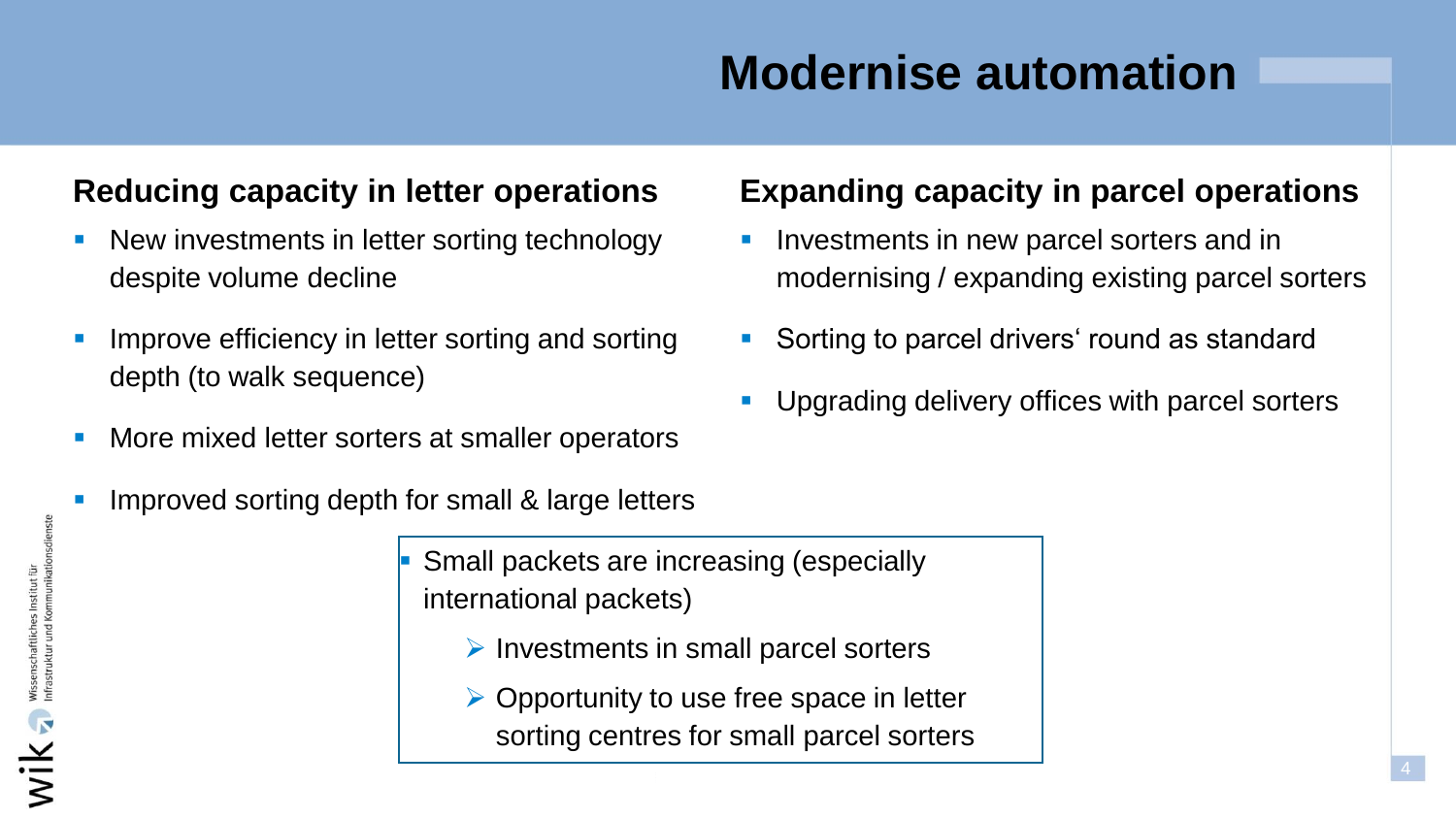### **Increase flexibility in delivery**



#### **LETTERS per household and WEEK**

- Postal operators are differently affected by letter volume decline
	- E-commerce orders also delivered by letter post
- Parcel volume still significantly lower than letter volume
- Postal operators apply different definitions of letter and parcel formats for domestic services

#### **Reducing capacity in letter operations Expanding capacity in parcel operations**

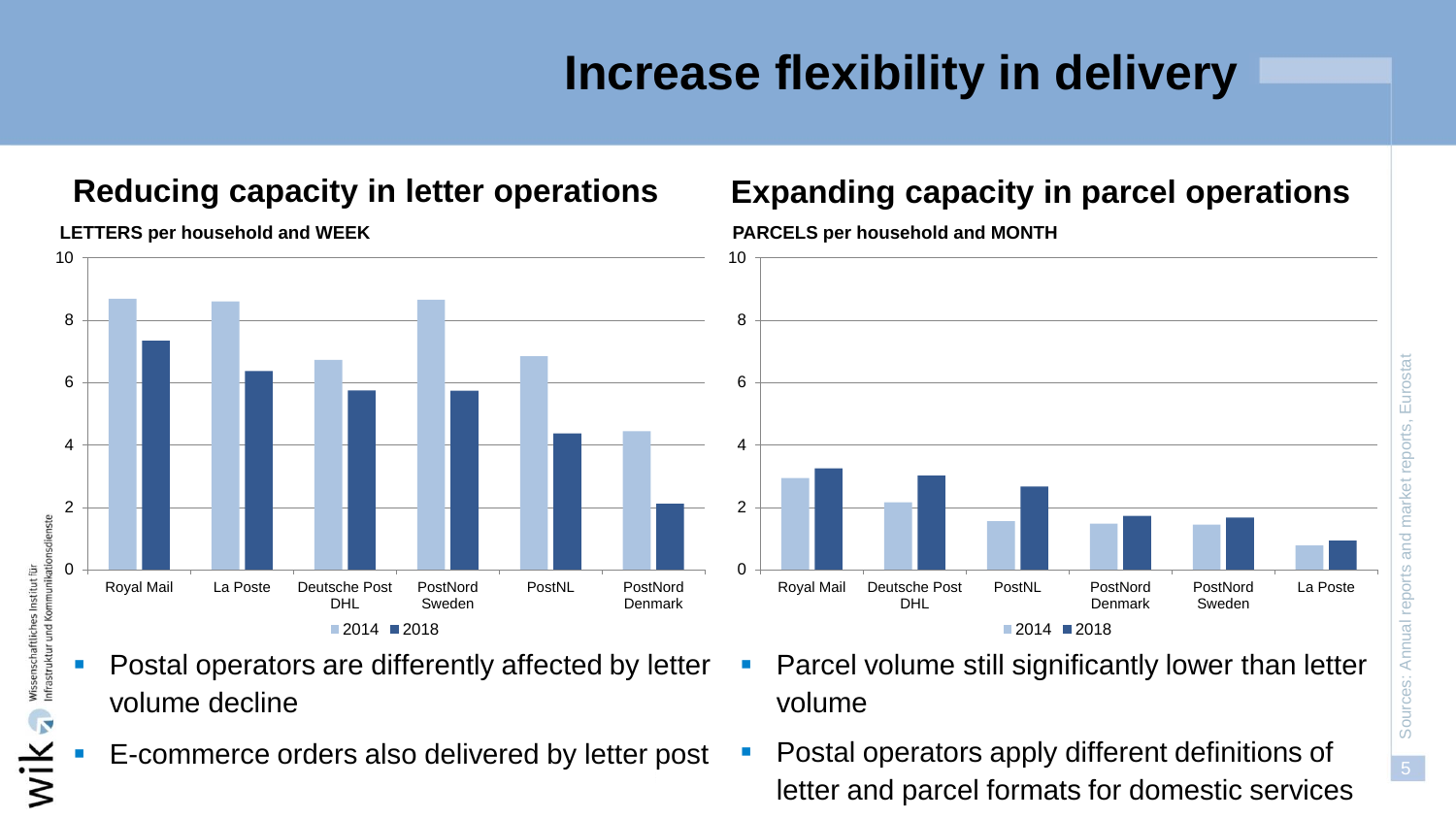## **Increase flexibility in delivery (cont'd)**

#### **Reducing capacity in letter operations**

- Letter delivery account for a significant share of total cost in letter operations
	- $\triangleright$  With declining letter volume the share of delivery cost in total cost is increasing
	- $\triangleright$  Reason: High share of fixed costs in delivery, driven by number of delivery days per week
- Different models emerged to break the destructive trade-off between letter volume decline and increasing average costs
- Models are usually backed by loosened regulatory constraints

#### **Expanding capacity in parcel operations**

- Growing parcel delivery networks (more drivers, more rounds)
- Challenged by increasing range between low and peak demand in e-commerce deliveries
- B2C parcels more costly in delivery than B2B parcels
	- Delivery in residential areas
	- $\triangleright$  Often one parcel per stop
	- $\triangleright$  Risk to not deliver the parcel at the first attempt
- Operators offer recipients more options, e.g.
	- $\triangleright$  Alternative delivery locations and delivery times
	- Apps for re-routing of parcels during delivery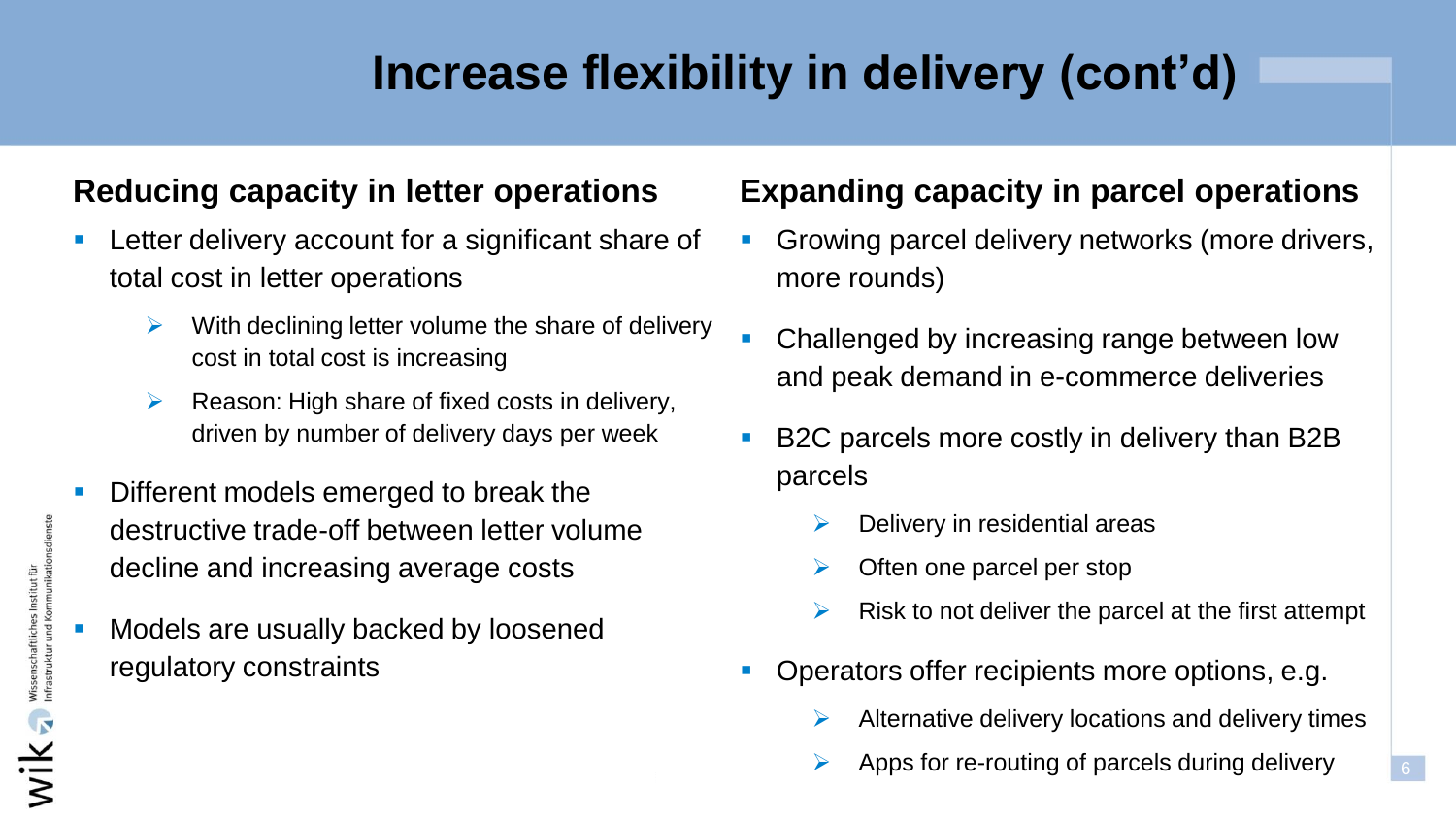## **Increase flexibility in delivery: Examples**

Separate networks for slow and next-day delivery: **PostNord Denmark**

> **Basic flow - "The flower"**  $L$ eaf Leaf  $L$ eaf Leaf

- Items in basic flow are distributed to each household once a week
- A distribution area is divided in 5 leaves - one area per day

#### **Express flow** • Quickbrev for

Wissenschaftliches Institut fü<br>Infrastruktur und Kommunikat

wika:

- **Quickbrev** overnight delivery
- Basic flow: Highly flexible approach
- $\triangleright$  Delivery takes place if enough volume to deliver
- $\triangleright$  Delivery day of each 'leave' can vary from week to week (more likely in rural areas)

Separate delivery rounds in urban areas & alternateday delivery in rural areas: **Poste Italiane**



#### Alternate-day delivery in urban areas: NZ Post

- **Separate networks for letters and parcels in urban** and residential areas (88% of delivery points)
- Delivery of letters on three days a week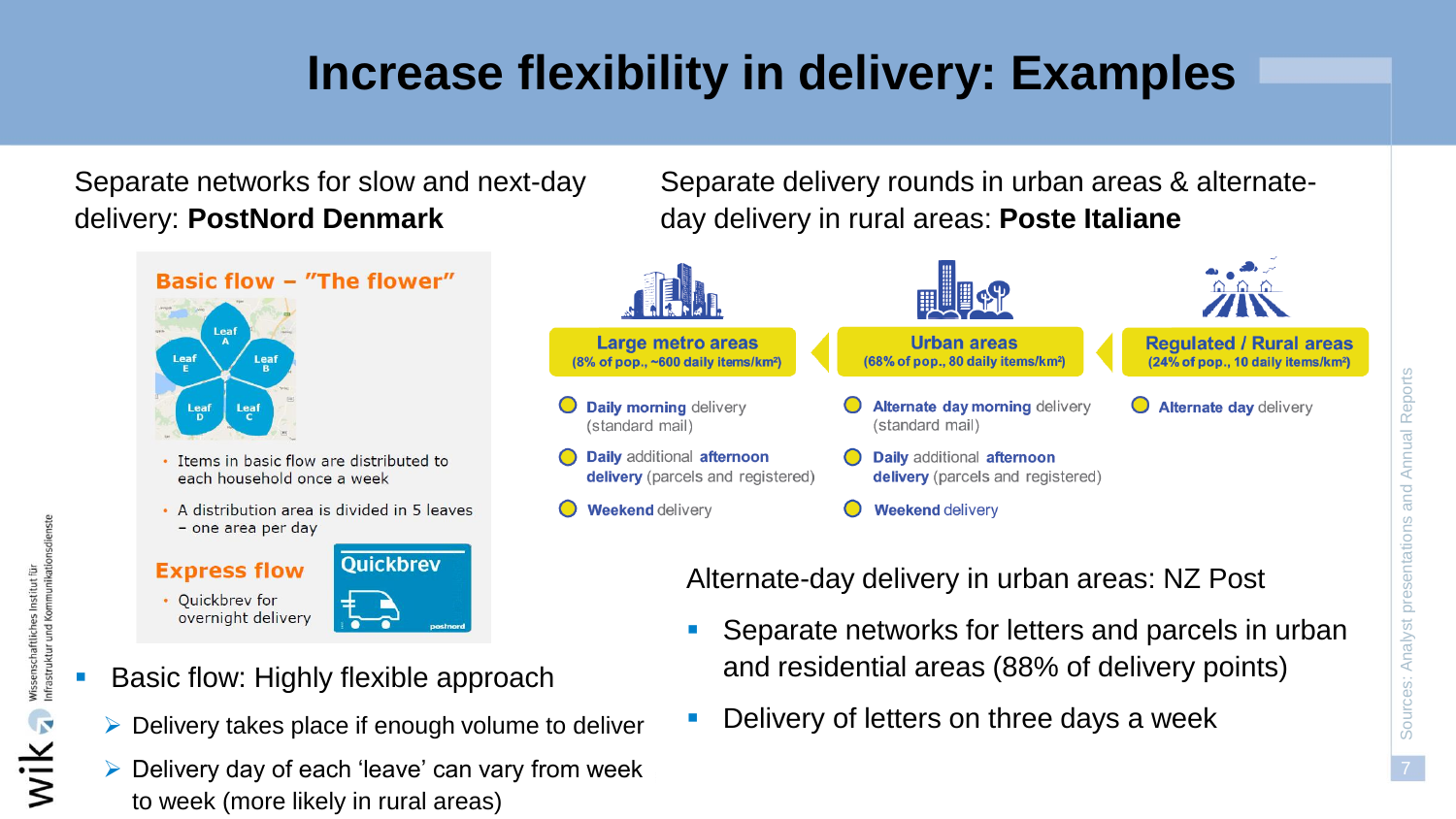### **Optimise joint delivery: Different strategies**

#### **Keep the delivery frequency and maximise joint delivery**

- Better use of delivery capacities especially in less densely populated areas
- Keeps economies of scope in delivery (if enough free capacity for parcel delivery)
- Preserves competitiveness in e-commerce deliveries, if items are delivered at least five days a week
	- Next-day delivery of e-commerce shipments expected by shippers
	- Grow volume and market position in e-commerce delivery

#### **Reduce the delivery frequency of letters below five days a week**

- **Increase letter volume per delivery day**
- **Significant cost savings: Fewer staff in letter** delivery
- **But: May reduce the service level of parcels if** jointly delivered with letters, or reduce economies of scope
- Easier to implement if parcels are not jointly delivered with letters
	- $\triangleright$  Nordic countries: Delivery to pick-up points (e.g. Posti and Posten Norge)
	- Separate delivery rounds for letters and parcels in densely populated areas (e.g. Poste Italiane)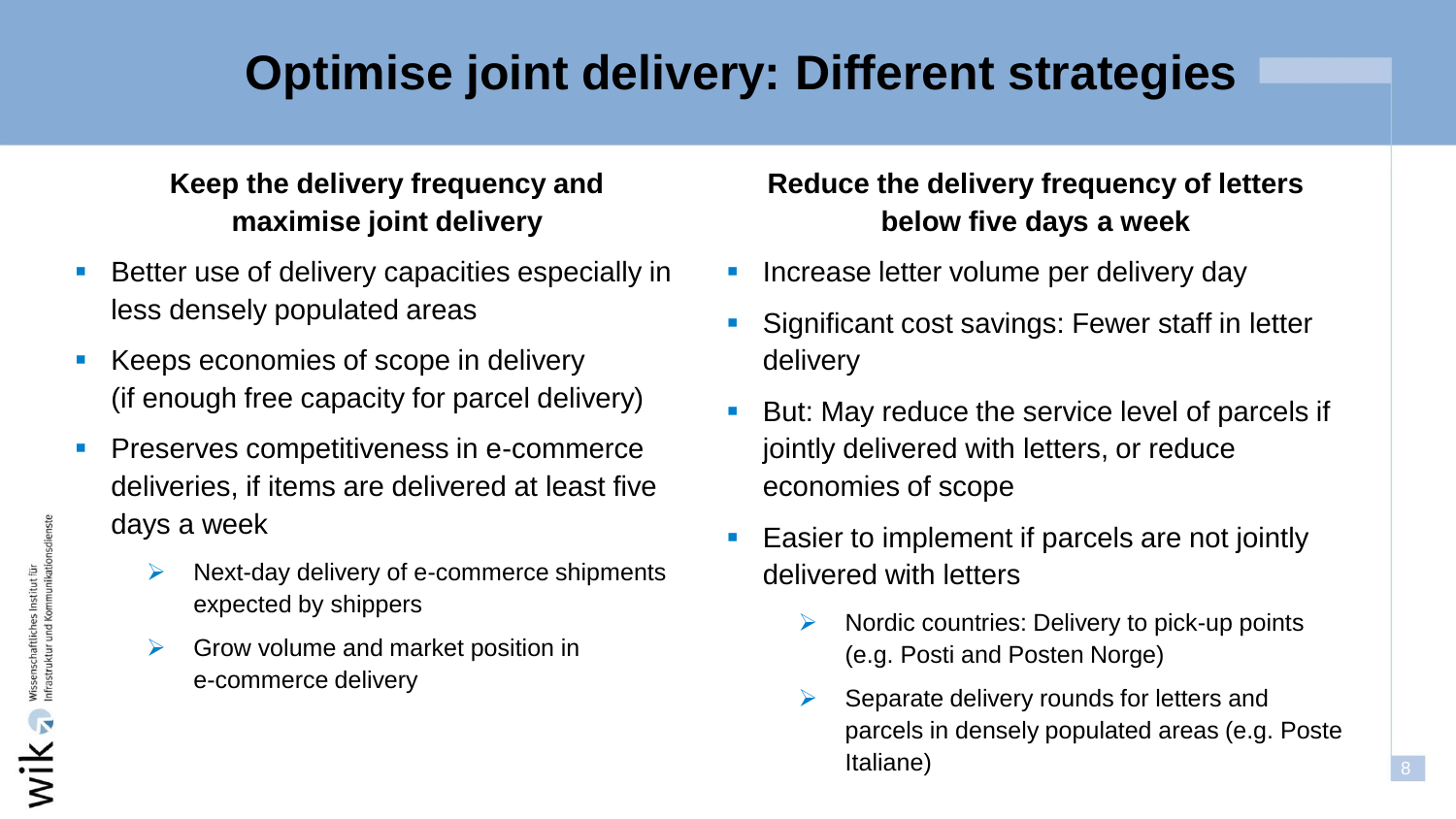## **Optimise joint delivery: Examples**

Different models for joint delivery

- **Postal operators usually deliver** letterbox packets jointly with letters
- Mixed practice for parcels

| <b>Postal operator</b>  | <b>Parcels jointly</b><br>delivered with<br><b>letters</b> |  |
|-------------------------|------------------------------------------------------------|--|
| Deutsche Post           | Outside urban areas                                        |  |
| La Poste                | Outside urban areas                                        |  |
| PostNL                  | Rarely                                                     |  |
| <b>PostNord Denmark</b> | <b>Express flow</b>                                        |  |
| PostNord Sweden         | Rarely                                                     |  |
| Royal Mail              | Nationwide                                                 |  |

PostNord: "Integrated" production model (DK)



Source: PostNord, Annual and Sustainability Report 2017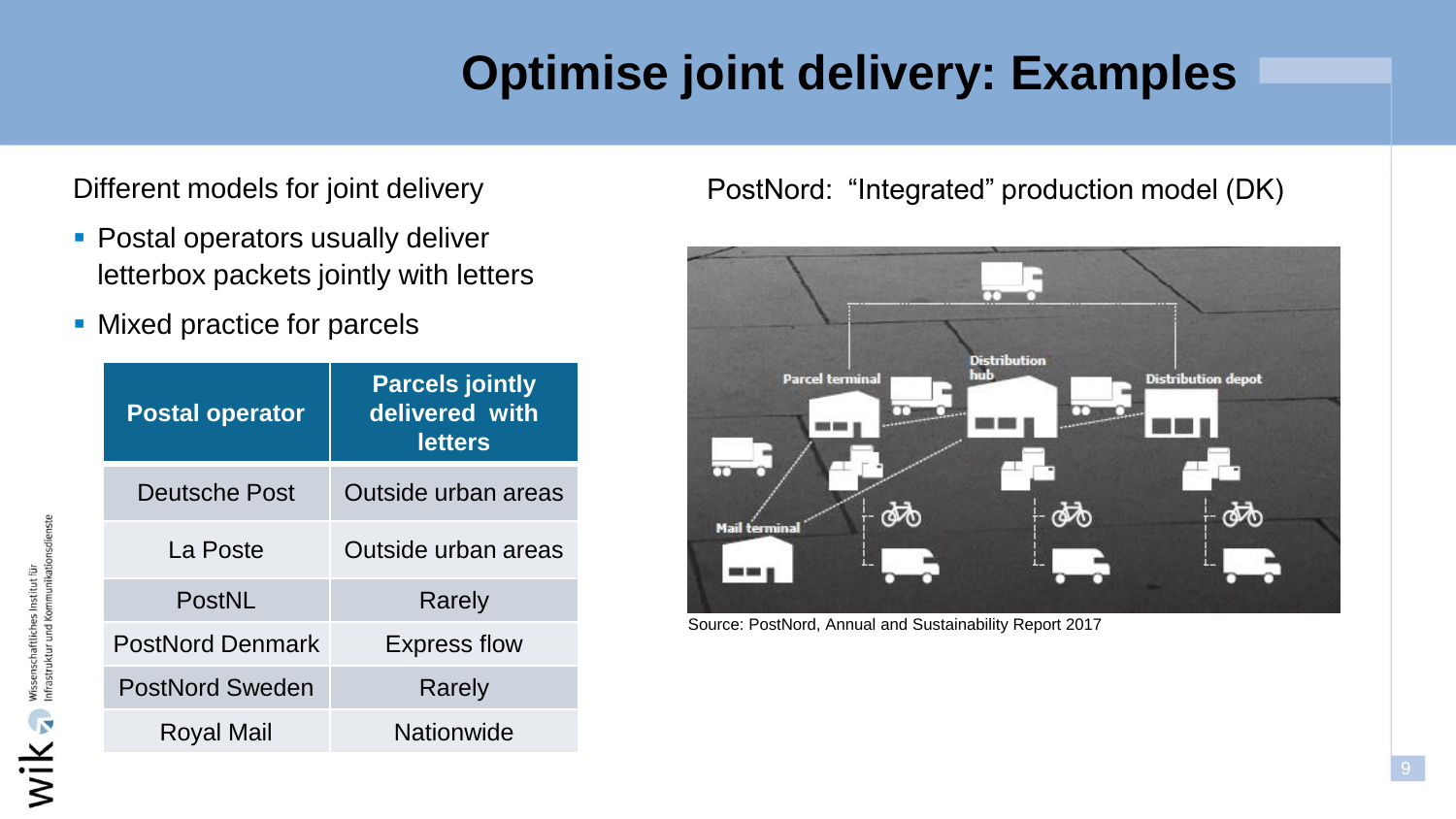## **Summary**

| <b>Small letters</b>                                                                               | <b>Large letters</b>               | <b>Letterbox packets</b>                               |  | Small & medium-sized parcels | Large parcels |  |
|----------------------------------------------------------------------------------------------------|------------------------------------|--------------------------------------------------------|--|------------------------------|---------------|--|
|                                                                                                    | Less sorting & delivery capacities | More sorting, transport & delivery capacities          |  |                              |               |  |
| Centralisation of sorting                                                                          |                                    | More sorting facilities that move nearer to recipients |  |                              |               |  |
| Investments in better automation (and sorting depth)                                               |                                    |                                                        |  |                              |               |  |
| Development of planning tools and apps for more flexible delivery and to better manage peak demand |                                    |                                                        |  |                              |               |  |
| Delivery frequency and joint delivery: No one size fits all approach!                              |                                    |                                                        |  |                              |               |  |
| Trade-off: Economies of scale vs. competitive pressure in parcels                                  |                                    |                                                        |  |                              |               |  |
|                                                                                                    |                                    |                                                        |  |                              |               |  |
|                                                                                                    |                                    |                                                        |  |                              |               |  |
|                                                                                                    |                                    |                                                        |  |                              |               |  |